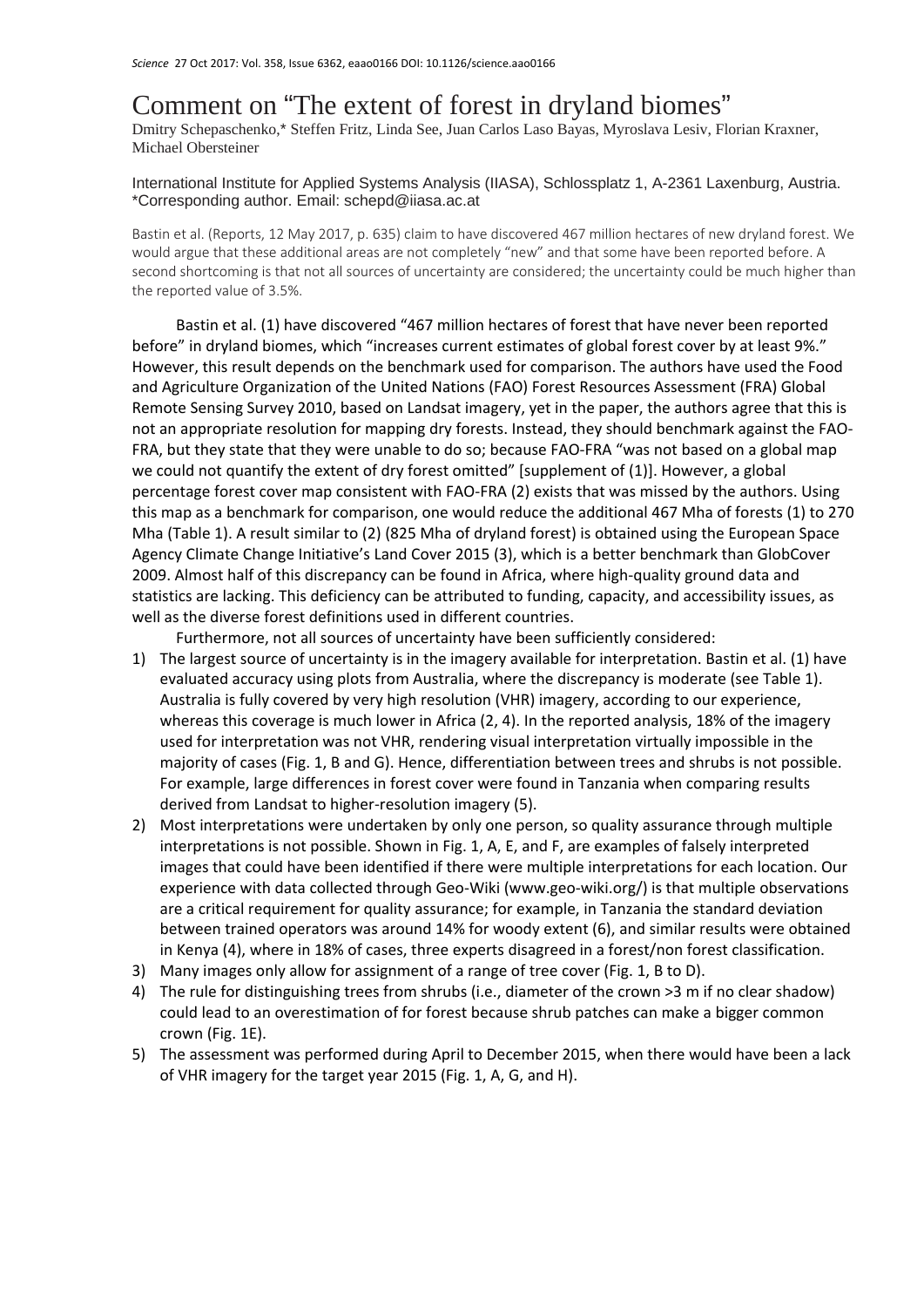*Science* 27 Oct 2017: Vol. 358, Issue 6362, eaao0166 DOI: 10.1126/science.aao0166

| Continent     | Dryland assessment (1) | Global forest map<br>calibrated with FAO- | <b>Difference</b> |
|---------------|------------------------|-------------------------------------------|-------------------|
|               |                        | FRA(2)                                    |                   |
| Africa        | 286                    | 167                                       | 119               |
| Asia          | 213                    | 183                                       | 30                |
| Europe        | 63                     | 57                                        | 6                 |
| North America | 204                    | 142                                       | 63                |
| Oceania       | 114                    | 81                                        | 33                |
| South America | 197                    | 179                                       | 18                |
| Dryland total | 1079                   | 809                                       | 270               |

*Table 1. Area of forest in the world's drylands (Mha)* 

To account for these additional sources of uncertainty, we reestimated, using Collect Earth, a randomly selected sample of 370 pixels [data S1 of (1)], which covered all continents, the dryland category, and a range of tree cover percentages. We observed a 14% discrepancy in the forest/ nonforest classification (instead of the 3.5% reported in the article for Australia only), with RMSE of 24% for tree cover estimation (instead of 8.32%). During the visual interpretation, we assigned the most probable tree cover percentage and a possible range. The average range of tree cover was ±38%, where around 15% of images with trees could not be definitively interpreted as forest or nonforest.

The Global Drylands Assessment (1) represents a considerable advance in the systematic assessment of forest extent. Some uncertainties could be mitigated if more than one person estimated each plot so that additional quality controls could be implemented. The ability to specify the range of tree cover in addition to the most probable value would also allow for fuzzy estimation of percentage tree cover. For now, these results should be treated with care. Overestimation of forest area can lead to increasing pressure on existing forest resources.



mage Landsat / Copernicus Google Earth lat  $8.108001^{\circ}$  lon -69.485013° elev 92 m eye alt 1.04 km  $2 | 1970 |$ 

A – classified as "Forest", 55 % of tree cover (ID 6770, ‐23.772531, 151.1954455)

B – "Forest", 65% (ID 38252, 8.105318325, ‐ 69.48468723.)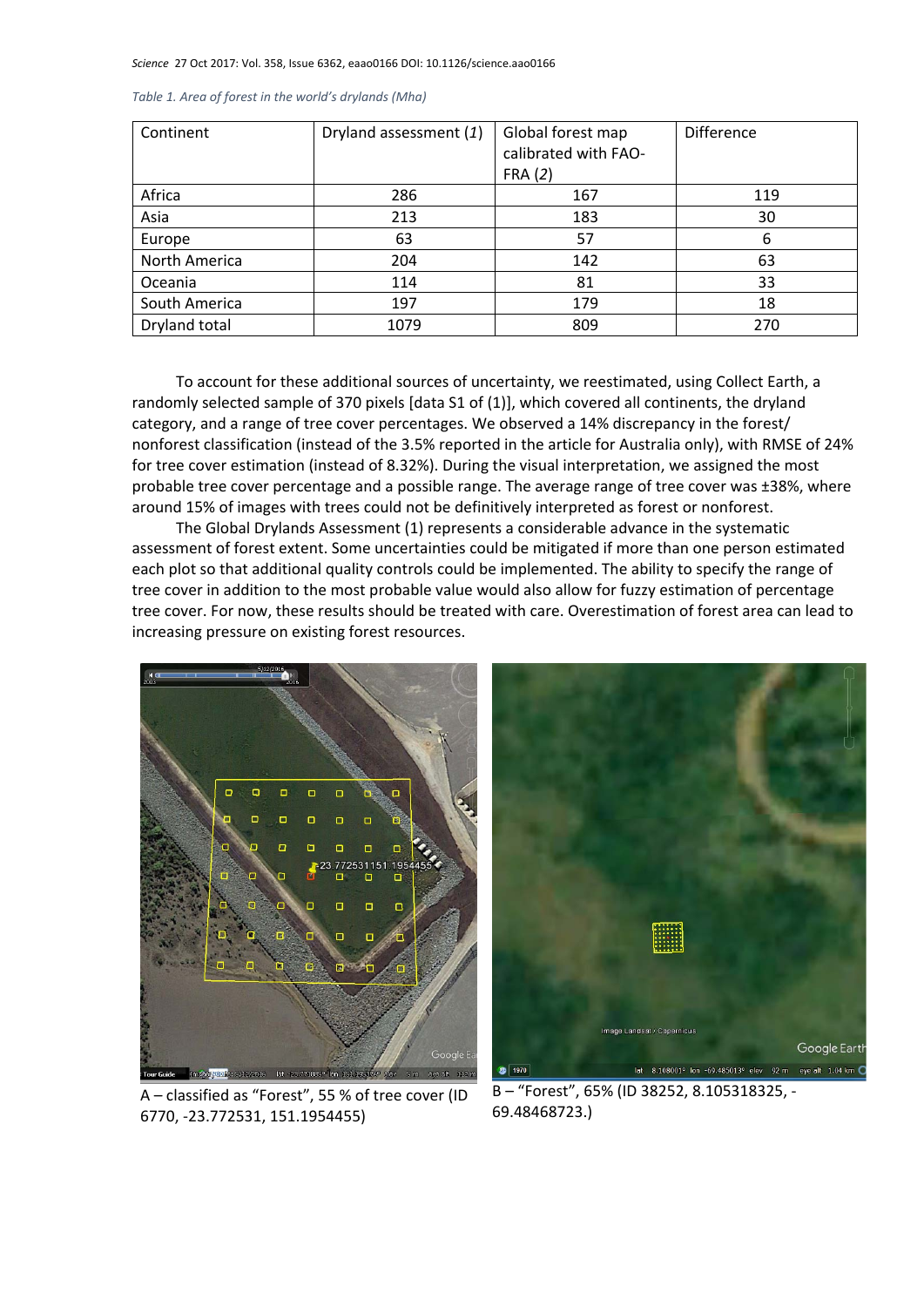

C – "Forest", 25% (ID 144189, 9.195183, 18.56817692)



E – "Forest "35% (ID 129732, lat 34.11231, lon ‐ 6.26125753)



D – "Forest", 65% (ID 21442, 34.78514337, 103.4949039)



F – "Forest" 25% (ID 128579, lat 34.698524, lon 0.278477738)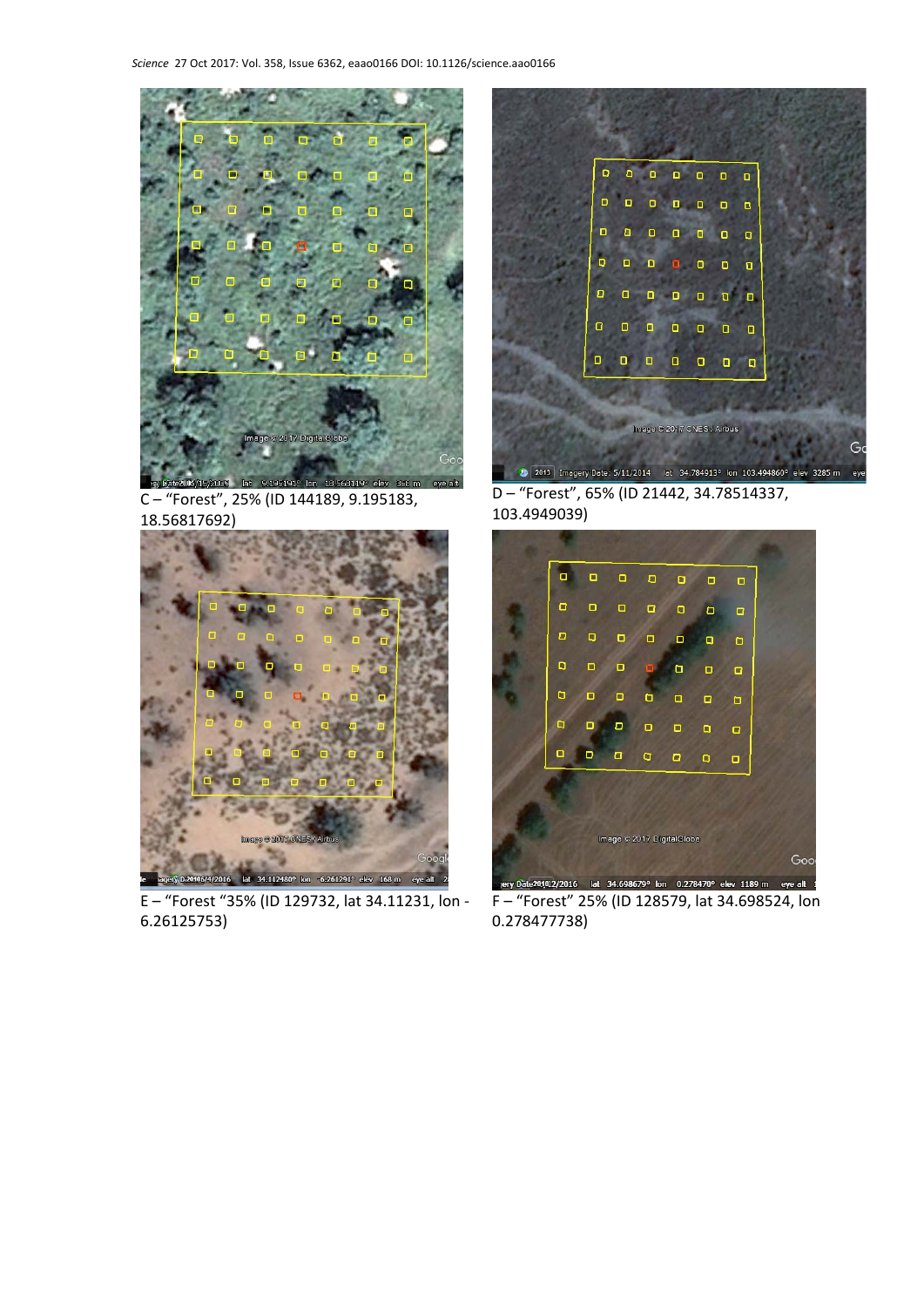

G – Non‐forest, 0% (ID 143843, lat 13.02492, lon ‐11.09419376)



H – "Forest", 95% (ID 143864, lat 11.824136, lon 6.728381478) Fig. 1. Selected examples illustrating that Bastin et al.'s efforts in classifying forest are incorrect or uncertain. (A) Classified as "Forest," 55% tree cover (ID 6770, lat –23.772531, lon 151.195446). A water pool was classified as forest because the VHR image (2016) was not available at the time of assessment. (B) "Forest," 65% (ID 38252, lat 8.105318, lon –69.484687). This medium‐resolution image from the 1970s was classified as forest, but it is unclear whether this was or has remained forest. (C) "Forest," 25% (ID 144189, lat 9.195183, lon 18.568177). There is evidence for a few big trees, but background can be formed by either trees or shrubs, so a wide range of tree cover can be assigned. (D) "Forest," 65% (ID 21442, lat 34.785143, lon 103.494904). No evidence of forest is present at all, and a wide range of tree cover can be assigned in these cases. (E) "Forest," 35% (ID 129732, lat 34.11231, lon –6.261258). Apparently the groups of shrubs have been classified as trees. (F) "Forest," 25% (ID 128579, lat 34.698524, lon 0.278478). Tree cover should be 8 to 10%, and cropland >20% should not be classified as forest. (G) "Nonforest," 0% trees (ID 143843, lat 13.02492, lon –11.094194). Forest can be seen only in the VHR image (right panel). (H) "Forest," 95% (ID 143864, lat 11.824136, lon 6.728381). Land cover change between 2003 (left panel) and 2013 (right panel) is apparent.